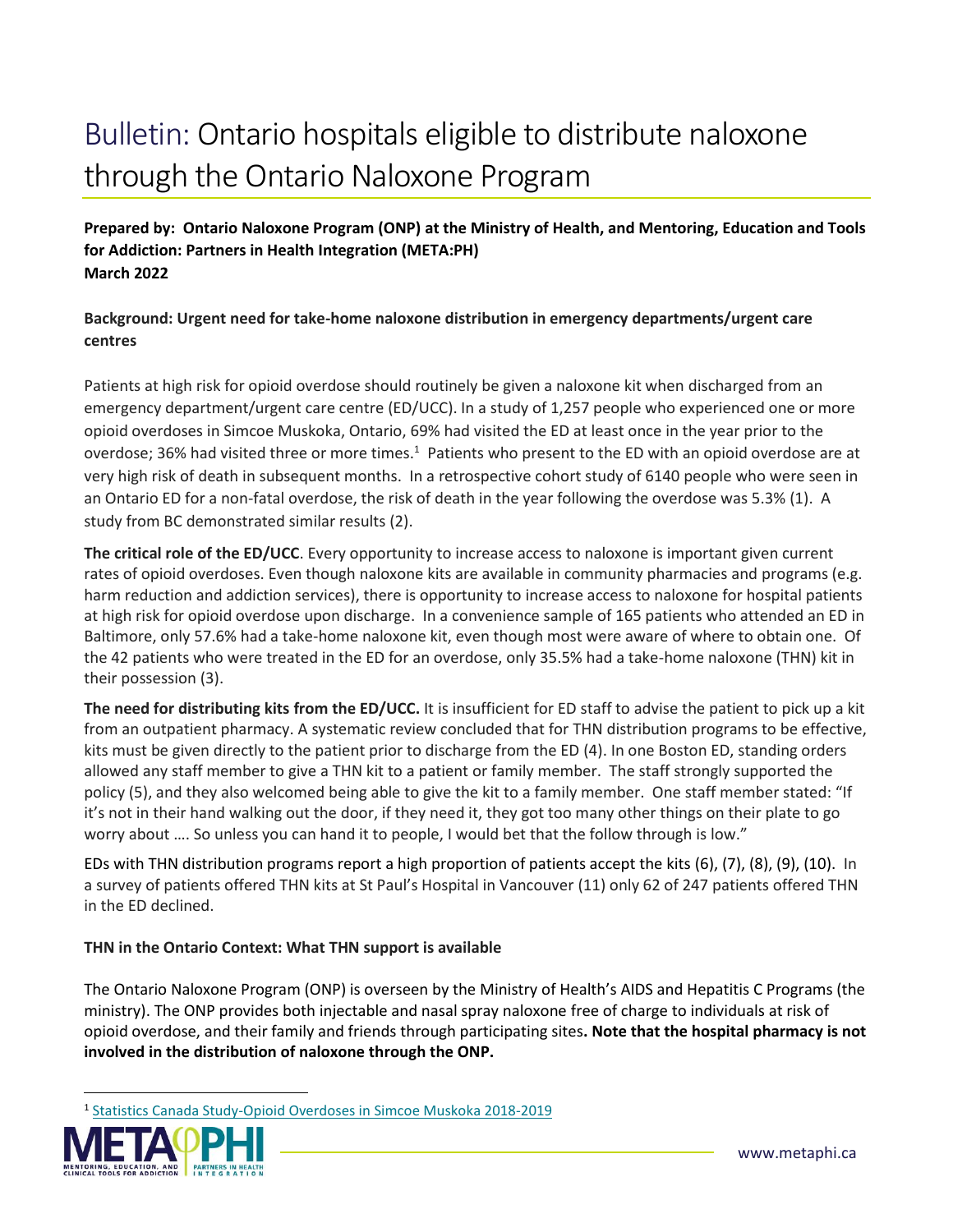The ministry understands that distributing naloxone kits for emergency purposes through the ONP does not constitute administering, dispensing, or selling, for the purpose of Section 27 of the *Regulated Health Professions Act, 1991 (RHPA).* As such, no medical directive or delegation is required to distribute naloxone through the ONP to the ONP's eligible population, including to family and friends of at-risk individuals, however, organizations should always speak with their own legal counsel.

#### **Hospital inpatient units (including RAAMs) can also obtain naloxone through the ONP**

In July 2020, the ONP implemented an Expanded Access Program, which allows access to naloxone for eligible hospital inpatient units, including RAAM clinics located in hospitals. To obtain kits, the hospital's local PHU must apply to the ONP on behalf of the site. The PHU must provide the ONP with the following information:

- Estimated number of kits the inpatient unit(s) will require per month
- How the inpatient unit(s) will identify the target population (i.e. patients at risk for opioid overdose, their family and friends).
- The gap in access to naloxone that the inpatient unit(s) will fill (i.e. does the hospital care for significant numbers of patients at risk of opioid overdose).

As of March 2022, 102 out of Ontario's 178 ED/UCCs have enrolled in the ONP. Two hundred and eighty nasal spray and injectable kits were distributed from these participating hospitals per month in the middle of 2021. However, in January 2021 alone, there were 1500 ED visits and 180 hospitalizations for opioid overdose documented in Ontario.<sup>2</sup> And, likely, the monthly number of opioid-related ED visits is far greater, as patients who use opioids visit the ED/UCC for other reasons besides overdose, including infection, trauma, withdrawal, and mental health reasons. This means that only a small minority of eligible ED/UCC patients received a kit.

# **Enrolling, ordering, reporting and training THN**

Public Health Units (PHUs) act as naloxone distribution hubs for a number of eligible sites, including hospitals. **EDs/UCCs and inpatient units must contact their local public health to initiate enrollment in the ONP.** Once an ED/UCC or inpatient unit has been approved by the ONP, an agreement will be signed between the PHU and the hospital, and the hospital will coordinate with the PHU to receive monthly shipments of naloxone. The hospital will be required to report on the number of kits distributed, number of individuals trained, and narrative questions about drug trends in the community, and a need for naloxone in the community that is not being filled, if any.

Additionally, hospitals are to provide training for staff on how to instruct patients and friends/family about naloxone use and are encouraged to set up a training program to this end. They are also encouraged to use educational materials for patients and staff. Hospitals may contact their PHU for additional training support.

**Contact information:** If you have any questions, contact you[r local PHU](https://www.health.gov.on.ca/en/common/system/services/phu/locations.aspx) and indicate your interest in distributing naloxone as participants in the ONP. For more information about the Ontario Naloxone Program visit: [https://www.ontario.ca/page/get-naloxone-kits-free.](about:blank)

<sup>2</sup> *Interactive Opioid Tool* [\(Updated March 7 2022\). Public Health Ontario.](about:blank) 



 $\overline{a}$